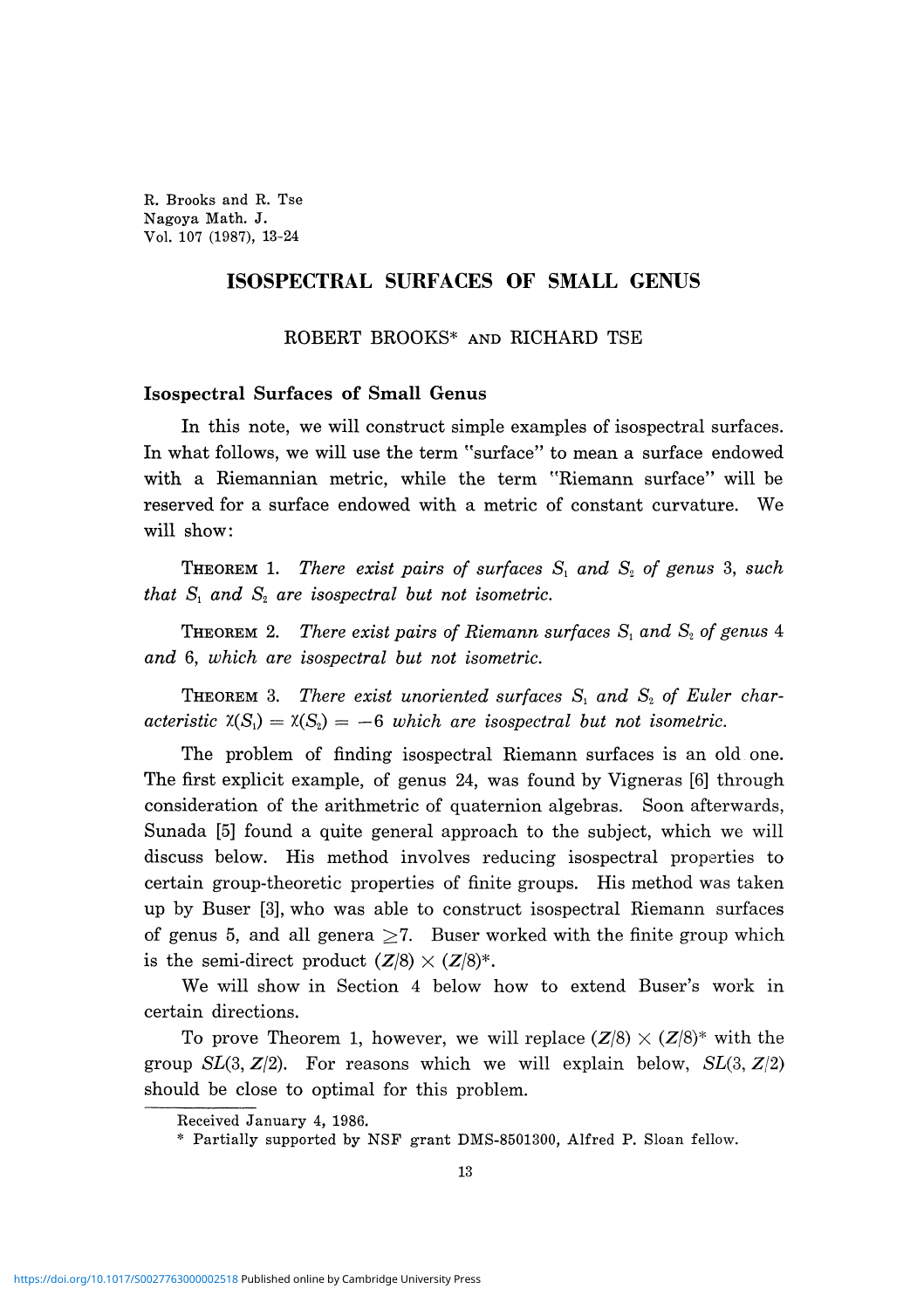We have made an extensive but by no means exhaustive search of finite groups likely to produce examples of isospectral surfaces of genus 2. All of the groups we studied turned out to be incapable of giving such examples. It should be possible, using the classification of finite simple groups, to decide whether or not the technique used here is capable of producing genus 2 examples, but such a question is outside the scope of this paper.

We would like to thank Robert Guralnick and David Wales for their invaluable assistance on the group theoretic aspects of this paper.

## § **1. Finite groups and the Sunada theorem**

In [5], Sunada gives a general technique for constructing isospectral manifolds. The idea is to model this problem on an analogous problem in the theory of finite groups. To that end, let  $G$  be a finite group, and  $H_1$  and  $H_2$  two subgroups of G. We will say that the triple  $(G, H_1, H_2)$ satisfies the conjugacy condition if the following condition hold: (\*) (i) For every conjugacy class [g],  $g \in G$ ,

 $H_{\scriptscriptstyle 2}$ 

(ii)  $H_1$  is not conjugate to  $H_2$  in  $G$ . Then Sunada shows:

 $\text{THEOREM (5J).}$  Suppose that  $(G, H_1, H_2)$  satisfies the conjugacy condi*tion, and let M be a compact manifold with a surjectiυe homomorphism f:*  $\pi_1(M) \to G$ .

*If*  $M^1$  and  $M^2$  are the Riemannian coverings of M with  $\pi_1(M^i) = f^{-1}(H_i)$ , *then*  $M^1$  *is isospectral to*  $M^2$ *.* 

*Furthermore, for a generic on M,*  $M$ *<sup>1</sup> will not be isometric to*  $M$ *<sup>2</sup>.* 

We observe that it is not important for Sunada's argument that *M* be a smooth manifold. It suffices to assume that there is a manifold *M°* with G acting on  $M^{\circ}$  by isometries, so that  $M = M^{\circ}/G$  in the sense of orbifolds. Similarly, we understand the homomorphism  $\pi_1(M) \to G$  in the sense of orbifold fundamental groups. It will, however, be important that  $M^1$  and  $M^2$  are smooth, so that  $H_1$  and  $H_2$  act freely on  $M^0$ .

The problem of characterizing triples  $(G, H_1, H_2)$  satisfying the con jugacy condition has been studied by a number of people, in particular [4]. In [4], the problem of which index  $[G:H_1] = [G:H_2]$  can occur is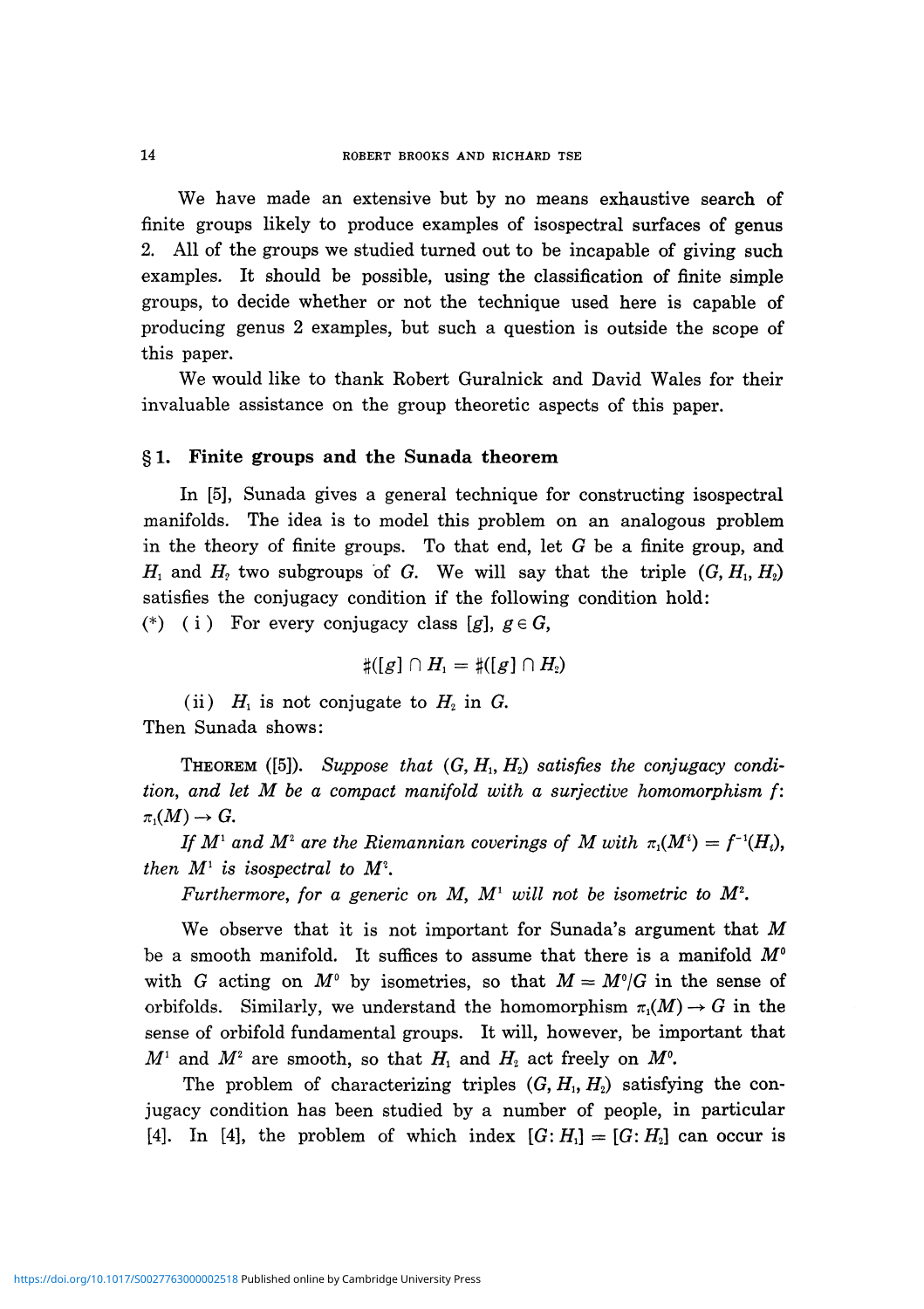studied, and in particular it is shown that

**THEOREM** ([4]). Suppose  $(G, H_1, H_2)$  satisfy the conjugacy condition. *Then*  $[G: H<sub>1</sub>] \geq 7$ .

*Furthermore, there examples are of such triples with*  $[G:H_1] = p$ , p a *prime number, for all p of the form*  $p = (q^a - 1)/(q - 1)$  *with q a prime* and  $a \geq 3$ . In particular, there are examples with  $[G: H_1] = 7$ .

As examples, we may take  $G = PSL(a, q)$  and  $H_i$  and  $H_2$  the following subgroups:

$$
H_1 = \begin{pmatrix} * & * & * & * \\ 0 & & * & \\ 0 & & * & \\ 0 & & * & \end{pmatrix} \qquad H_2 = \begin{pmatrix} * & 0 & 0 & 0 \\ * & & * & \\ * & & * & \\ * & & * & \end{pmatrix}.
$$

It is shown in [2], or can be seen by a direct elementary argument, that  $(G, H_1, H_2)$  has the desired properties.

*H<sub>2</sub>* has the desired properties. We will now specialize to the case  $p = t$ , so that  $q = 2$  and  $a = 3$  in the above example. We will need some elementary facts about the group  $PSL(3, Z/2) = SL(3, Z/2).$ 

LEMMA 1. Let  $g \in SL(3, Z/2)$ . Then either:

( i ) *g has* 1 *as an eigenvalue, in which case g is of order* 1, 2, 3 or 4 *or*

(ii) *g is of order* 7.

*Proof.* Consider the characteristic polynomial *c(t)* of *g.* It is of degree 3.

It  $c(t)$  is not irreducible over  $Z/2$ , it has a root, which then must be 1. If  $c(t) = (t-1)^3$ , then g must be of order 1, 2, or 4. If  $c(t)$  has an irreducible factor of degree 2, then its roots are primitive cube roots of 1, and *g* is of order 3. Finally, if *c(t)* is irreducible, then its roots are primitive 7th roots of unity, and *g* has order 7.

LEMMA 2. *There are generators A and B of G with the property that A, B and AB are all of order* 7.

*Proof.* We begin with generators

$$
X = \begin{pmatrix} 1 & 1 & 0 \\ 0 & 1 & 1 \\ 0 & 0 & 1 \end{pmatrix} \text{ and } Y = \begin{pmatrix} 0 & 1 & 0 \\ 0 & 0 & 1 \\ 1 & 0 & 0 \end{pmatrix}.
$$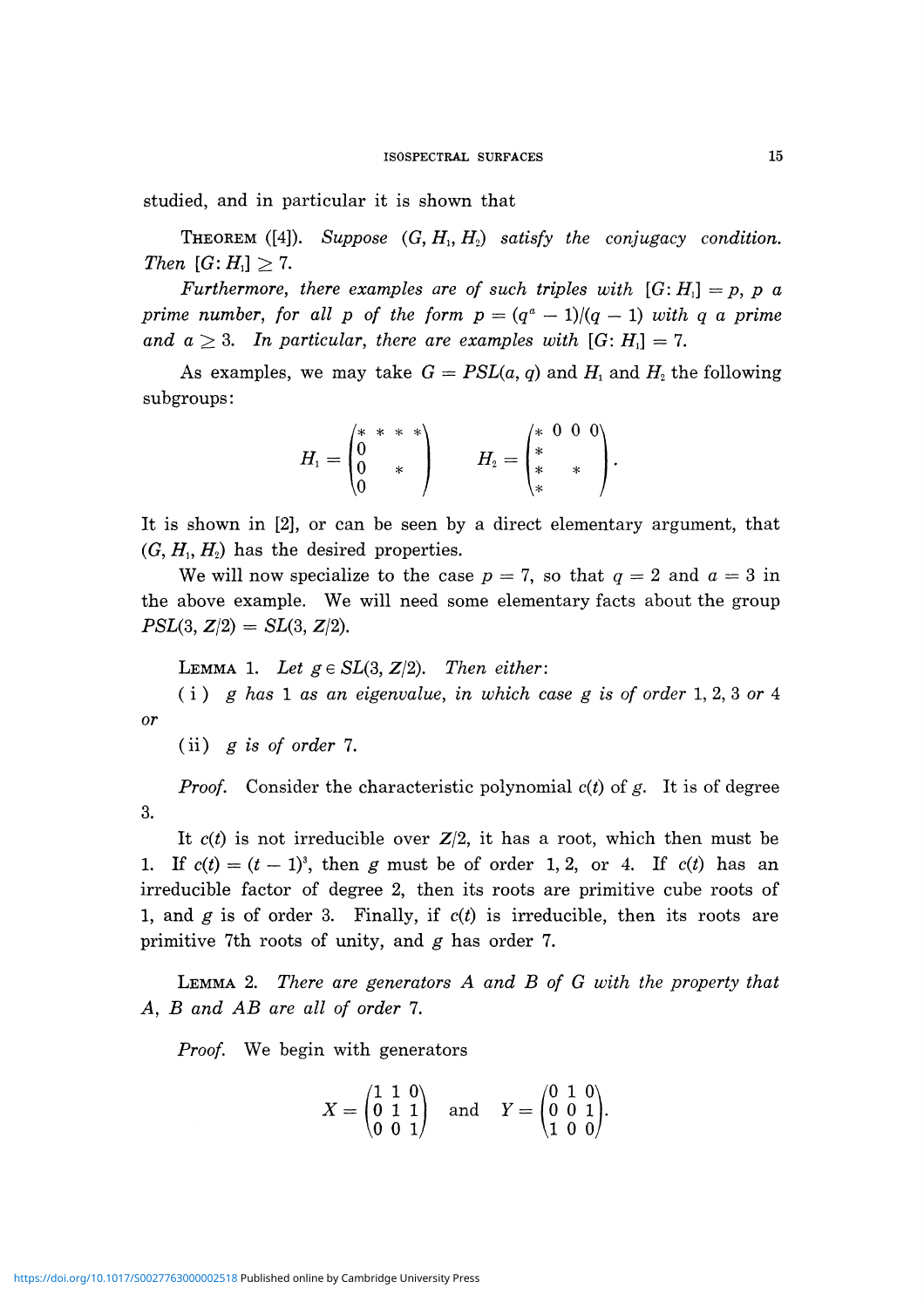It is well-known that *X* and *Y* generate *SL(3,* Z), so they also generate  $SL(3, Z/2)$ .

We observe that if  $\langle X, Y \rangle$  generate a group, then so do  $\langle XY, Y \rangle$  and  $\langle X, XY \rangle$ . Our strategy now is to apply one of these two moves iteratively until we arrive at a basis which satisfies the conditions of Lemma 2. Along the way, we will use Lemma 1 as a simple criterion to decide when an element has order 7.

Applying two moves of the first type, we see that  $\langle XY^2, Y \rangle$  generates the group, where

$$
XY^{\scriptscriptstyle 2}=\begin{pmatrix} 1 & 0 & 1 \\ 1 & 1 & 0 \\ 0 & 1 & 0 \end{pmatrix}
$$

has order 7.

We now apply two moves of the second kind to arrive at the genera- $\langle XY^{\scriptscriptstyle 2}, (XY^{\scriptscriptstyle 2})^{\scriptscriptstyle 2} Y \rangle, \,\, \text{where}$ 

$$
(XY^{\scriptscriptstyle 2})^{\scriptscriptstyle 2} Y = \begin{pmatrix} 1 & 1 & 1 \\ 1 & 0 & 1 \\ 0 & 0 & 1 \end{pmatrix}
$$

has order 7.

Finally, we observe that for any *k* prime to 7,  $\langle XY^2, [(XY^2)^2Y]^2 \rangle$  also generates the group, and  $[(XY^2)^2 Y]^k$  will again have order 7. We now seek *k* so that  $(XY^2)[(XY^2)^2 Y]^k$  has order 7, and we verify that this is the case for  $k = 2$ . The basis

$$
A = \begin{pmatrix} 1 & 0 & 1 \\ 1 & 1 & 0 \\ 0 & 1 & 0 \end{pmatrix} \qquad B = \begin{pmatrix} 0 & 0 & 1 \\ 1 & 0 & 0 \\ 1 & 1 & 0 \end{pmatrix} \qquad AB = \begin{pmatrix} 1 & 1 & 1 \\ 1 & 0 & 1 \\ 1 & 0 & 0 \end{pmatrix}
$$

then establishes Lemma 2.

#### §2, The examples

We begin this section by considering the group  $\Gamma_0 = \Gamma_0(p, q, r)$  of isometries of the hyperbolic plane generated by reflections in the sides of a hyperbolic triangle with angles *(πjp), (π/q),* and *(π/r)* respectively. Let denote the subgroup of index 2 of *Γ<sup>o</sup>* consisting of orientation preserv ing isometries.

When p, q, and r are integers, one sees from the Poincaré polygon theorem ([1]) that *Γ* is a discrete group, with a fundamental domain *R* the rectangle obtained from the triangle by reflecting it in one of its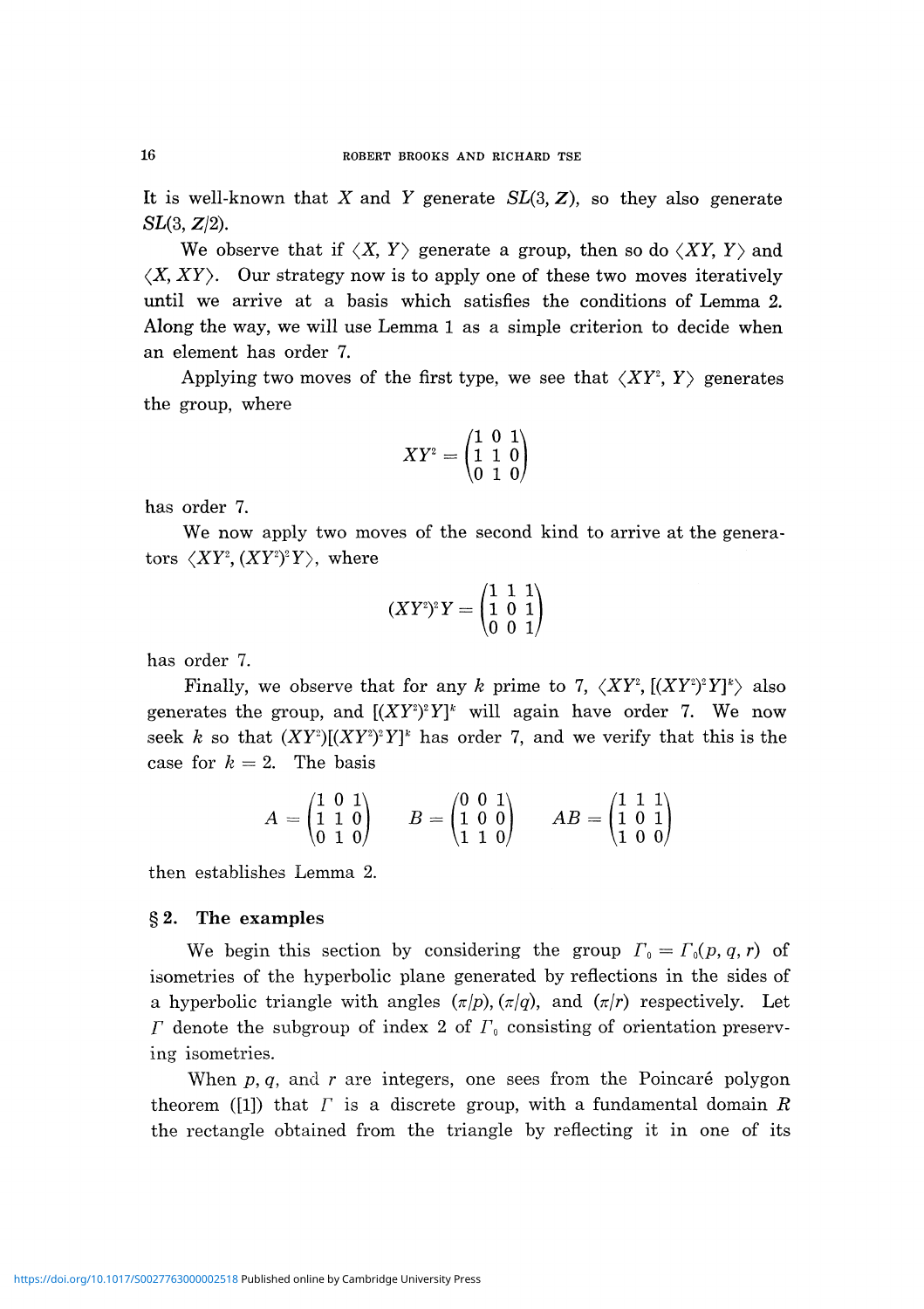sides. *Γ* is presented by generators and relations by

$$
\Gamma = \{A, B : A^p = B^q = (AB)^r = 1\}
$$

where A and *B* are as shown in Figure 1.



Fig. 1

We may identify  $H^2/\Gamma$  in the orbifold sense with the sphere with three singular points, of order *p, q,* and *r* respectively.

We now seek a homomorphism  $f: \Gamma \to G$  *PSL*(3,  $\mathbb{Z}/2$ ) with the property that, if  $\Gamma^i = f^{-i}(H_i)$  for  $i = 1, 2$ , we should have  $H^i/\Gamma^i$  a smooth manifold. To understand this, let us fix  $i = 1$ . Then  $G/H_1$  may be identified with  $3 \times 3$  non-zero column vectors, under the identification  $g \rightarrow g \begin{pmatrix} 1 \\ 0 \\ 0 \end{pmatrix}$ . We may then identify  $H^2/\Gamma^i$  with a hyperbolic surface built up of seven copies of *R* according to the action of A and *B* on the column vectors. It is easily seen that  $H^2/\Gamma_i$  cannot be smooth if  $A, B$  or  $AB$  has an eigenvector, for then in some copy of *R* some is glued to an adjacent side, and the angle about the fixed vertex is not  $2\pi$ .

Applying Lemma 1, we see that A, *B,* and *AB e Γ* must be sent to elements of *G* of order 7. This tells us that *p, q,* and *r* must be of order 7. Lemma 2 then tells us how to find appropriate elements of *G* for the images of A, *B,* and *AB.* Since the only relations in *Γ* are as above, this gives us a well-defined homomorphism  $f: \Gamma \to G$  having the property that  $H^2/\Gamma_1$  is smooth.

We now apply the same considerations to  $H_2$ . We may identify the coset space  $G/H_2$  with row vectors, under the identification  $g \to (1, 0, 0)$ One concludes as above that  $H^2/\Gamma$ <sup>2</sup> is smooth.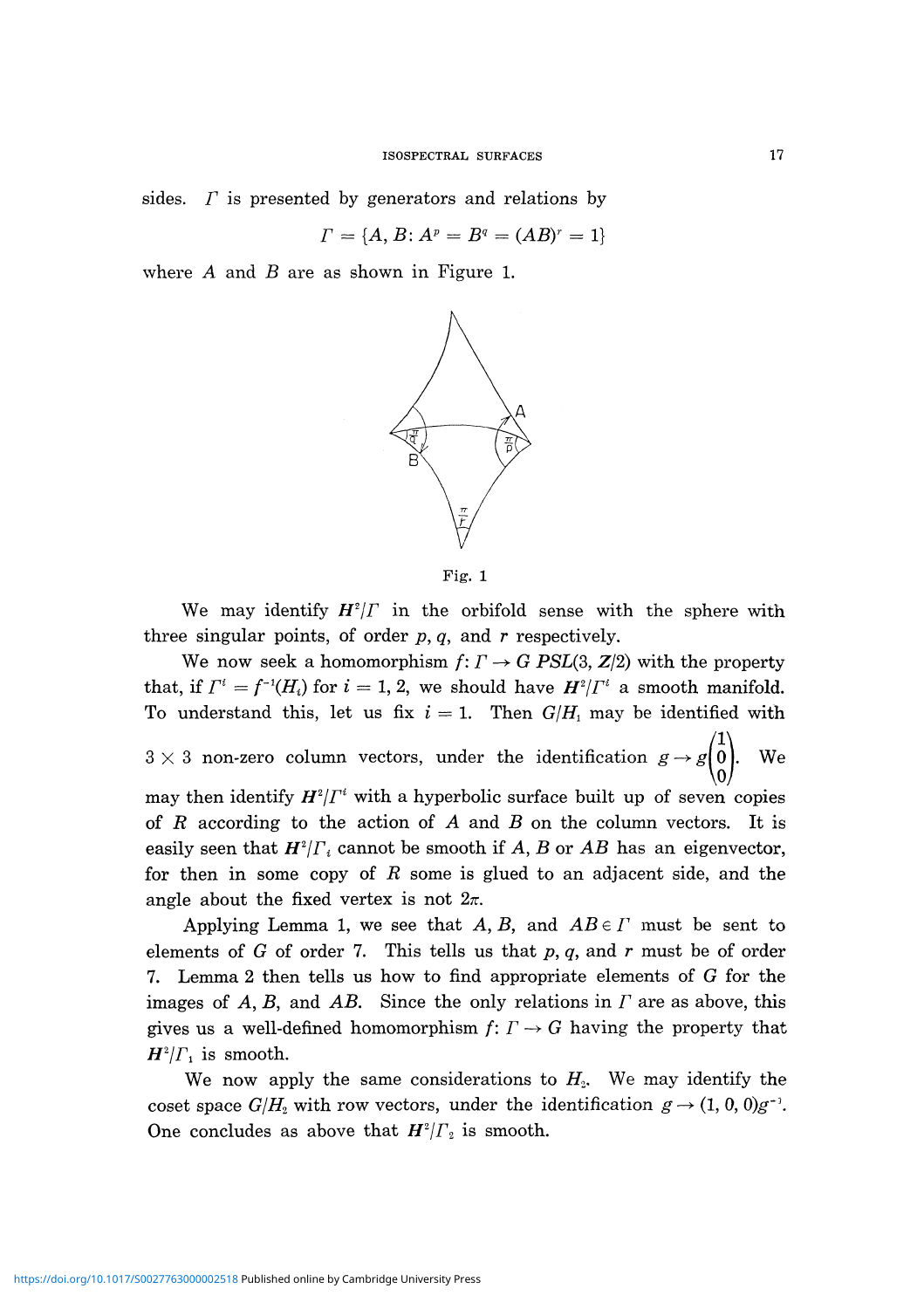Fundamental polygons for  $H^2/\Gamma_1$  and  $H^2/\Gamma_2$  to which one may apply the Poincaré polygon theorem and check smoothness are shown in Figure 2.



Fig. 2

Sudana's theorem now applies to tell us that  $H^2/\Gamma_1$  is isospectral to *H 2 IΓ<sup>2</sup> ,* and that furthermore this remains true for any choice of metric on  $H^2/\Gamma$ .

We now calculate the genus of  $H^2/\Gamma_1$ . But the area of R is  $2\pi - 3$  $((2\pi/7)) = (8\pi/7)$ , and  $H^2/\Gamma_1$  has 7 copies of R, so  $H^2/\Gamma$  has area  $8\pi$ . The Gauss-Bonnet theorem then tells us that R has genus  $g = (1/4\pi)(8\pi) +$  $1 = 3$ .

It remains to check whether  $H^2/\Gamma_1$  is isometric to  $H^2/\Gamma_2$  when  $H^2/\Gamma_1$ is given a metric of constant curvature  $-1$ . Since  $H^2/\Gamma$  is a sphere with three singular points, this metric is unique.

One may see by investigating the gluing diagrams Figures 2(a) and 2(b), that they differ by a reflection. Therefore, if  $H^2/\Gamma$  is given a metric which is preserved by this reflection,  $H^2/\Gamma_1$  and  $H^2/\Gamma_2$  will differ by an orientation reversing isometry. Since the unique metric on *H<sup>2</sup> jΓ* of con stant curvature  $-1$  has this property, the metrics constructed above cannot be taken to be of constant curvature.

We now extend our examples in the following way: instead of *R,* we begin with a hexagon with gluing pattern as show in Figure 3. This gives us a group  $\Gamma$  with  $H^2/\Gamma$  a sphere with four singularities.  $\Gamma$  is then given by generators and relations as

$$
\Gamma = \{A, B, C : A^{\dagger} = B^{\dagger} = C^{\dagger} = (ABC)^{\dagger} = 1\}.
$$

Once again, we may apply Lemma 2 to find a homomorphism  $\Gamma \rightarrow G$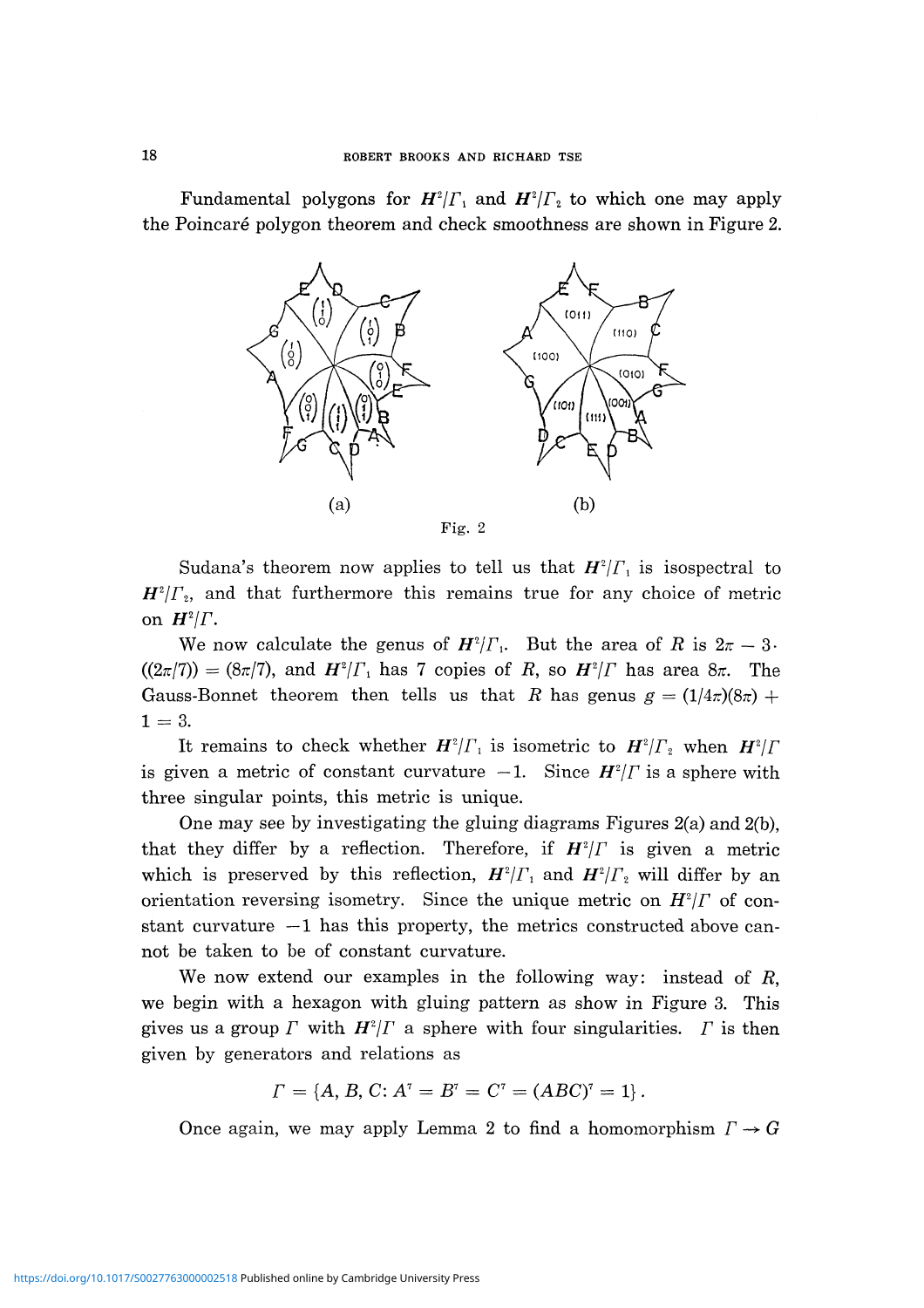

Fig. 3

in the following way: We may send *A* and *B* to the generators of G given by Lemma 2. Then *AB* is of order 7 in G, and all elements of order 7 in G are conjugate. There is then an element *D* in G of order 7 such that *(AB) D* is order 7, and we may send *C* to *D.* The smoothness of  $H^2/\Gamma_1$  and  $H^2/\Gamma_2$  follow exactly as above.

The area of *R* is now  $4\pi - ((8\pi/7)) = (20\pi/9)$ , so the genus of  $H^2/\Gamma_1$ is  $(1/4\pi)((7 \cdot (20\pi/7))) + 1 = 6$ .

We now have a one complex parameter family of hyperbolic structures for  $H^2/\Gamma$ , and it is easily seen from an argument of [5] that for generic choice of the hyperbolic structure,  $H^2/\Gamma_1$  is not isometric to  $H^2/\Gamma_2$ 

### § 3. Isospectral surfaces of genus 4

In this section, we modify the techniques of the previous section to construct isospectral surfaces of genus 4.

The base surface for this construction will be a torus *M* with one singular point. Its fundamental group is given by

$$
\pi_1(M) = \{X, Y, C: C = [X, Y], C^k = 1\}.
$$

As before, we will take the group to be  $SL(3, Z/2)$ . We seek a surjective homomorphism  $\pi_1(M) \to G$  such that  $M_1$  and  $M_2$  are smooth. This requirement then forces *C* to not have 1 as an eigenvalue, so by Lemma 1, *C* must have order 7, and hence *k* = 7. We therefore seek matrices A and B in  $PSL(3, Z/2)$  which generate  $PSL(3, Z/2)$ , whose commutator is of order 7.

The following is easily proved:

LEMMA 3. *Let*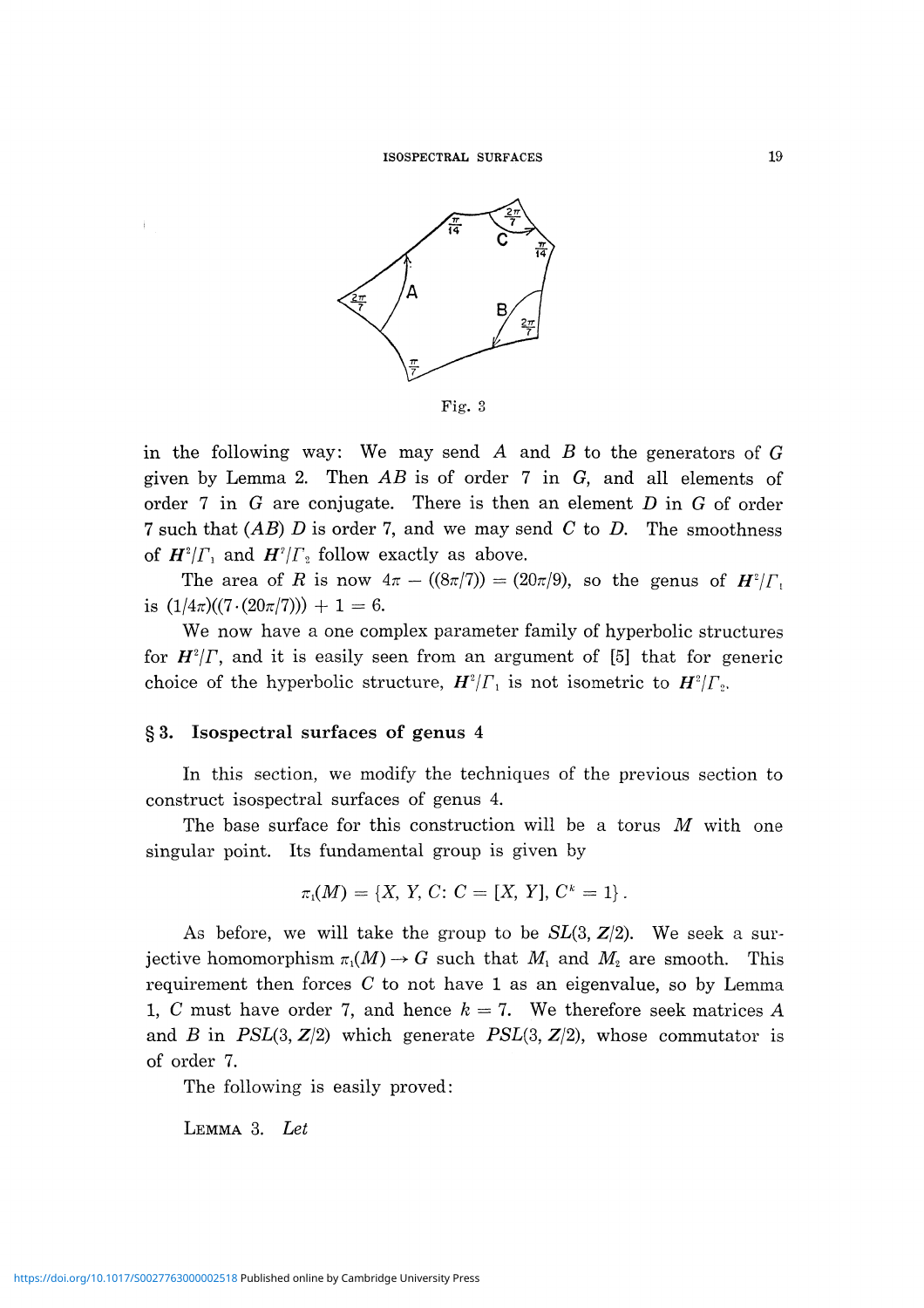$$
A = \begin{pmatrix} 0 & 1 & 1 \\ 0 & 1 & 0 \\ 1 & 0 & 0 \end{pmatrix} \qquad B = \begin{pmatrix} 1 & 0 & 0 \\ 0 & 0 & 1 \\ 0 & 1 & 1 \end{pmatrix}.
$$

*Then*

(i) [A, B] is *or order* 7.

(ii) A and β *generate PSL(3,* Z/2).

*Proof.* (i) is verified by a direct computation. Note that  $C = [A, B]$  $(0 \ 1 \ 1)$ is  $\left(1\ 1\ 1\right)$ . To show (ii), we first observe the isomorphism  $PSL(3, Z/2) =$  $\begin{pmatrix} 1 & 1 & 1 \\ 0 & 1 & 0 \end{pmatrix}$ 

*PSL(2,* Z/7). We then observe that A is of order 4 and *B* is of order 3. We now claim that, for any *X, Ye PSL(2,* Z/7), if *X* is of order 4 and *Y* is of order 7, then X and *Y* generate *PSL(2,* Z/7). To see this, first note that Y is a parabolic element of *PSL(2,* Z/7), and so fixes a unique point p of the projective line  $(Z/7 \times Z/7)/(Z/7)^*$ . Then  $XYX^{-1}$  fixes the point *X(p).* If X does not fix *p,* then conjugating by a linear fractional transformation sends  $p$  to  $(1, 0)$  and  $X(p)$  to  $(0, 1)$ , so that Y is conjugate to  $\begin{pmatrix} 1 & * \\ 0 & 1 \end{pmatrix}$  and  $XYX^{-1}$  to  $\begin{pmatrix} 1 & 0 \\ * & 1 \end{pmatrix}$ . It is then clear that Y and  $XYX^{-1}$  gen erate *PSL(2, Z/7)*. But an element of order 4 fixes no elements in  $(Z/7 \times$  $Z(7)/(Z(7)^*)$ , so X cannot fix p. We may take  $X = A$  and  $Y = [A, B]$  to establish (ii).

We may now calculate the hyperbolic area of M to be  $(2\pi - (2\pi/7))$  $=(12\pi/7)$ , so that  $M_1$  and  $M_2$  have area  $12\pi$ , and so are of genus 4, as desired.

In Figure 4, we have provided gluing diagrams for the surfaces *M<sup>x</sup>* and  $M_2$ . It is easily seen from these diagrams that  $M_1$  and  $M_2$  are not isometric for generic choices of constant-curvature metrics on *M.* Indeed,



Fig. 4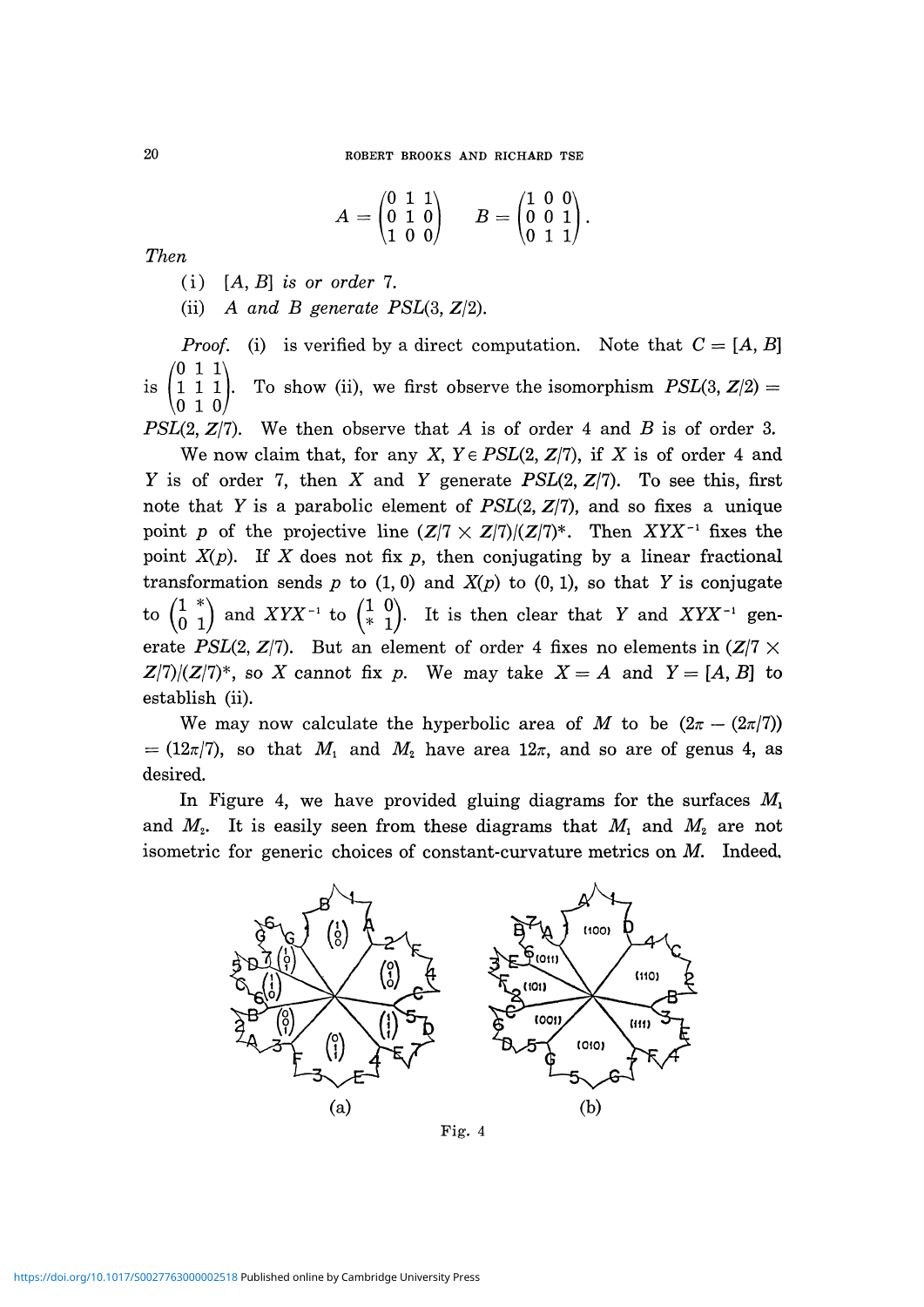$M_1$  and  $M_2$  have a number of distinguished geodesics on them. Since  $B$ is of order 3, it has a unique eigenvector. The geodesic joining the pairs of sides labeled 1 on both gluing diagrams must therefore correspond under a isometry between  $M_1$  and  $M_2$ , for a generic metric of constant curvature on *M.* Similarly, *A* has a unique eigenvector and a unique  $\text{pair of vectors } v_1 \text{ and } v_2 \text{ such that } A(v_1) = v_2, A(v_2) = v_1.$  It follows that for a generic metric on  $M_1$  the geodesic joining the two pairs of sides labeled *A* and *B* in Figure 4(a) must correspond to the geodesic joining the pairs of sides labeled *E* and *F* in Figure 4(b). But the first of these crosses the geodesic joining the sides labeled 1, while the second does not meet the geodesic joining the sides labeled 1.

# § 4. Further examples

In this section, we return to the group  $G = (\mathbb{Z}/8) \times (\mathbb{Z}/8)^*$ , which was considered by Sunada [5] and Buser [4]. We will show:

 $\Gamma$ **HEOREM** 3. There exist closed, unoriented manifolds  $M$ <sup>1</sup> and  $M$ <sup>2</sup> which *are isospectral and*  $\chi(M_1) = \chi(M_2) = -6.$ 

Our method will be completely analogous to the method of Section 1 and Section 2 above.

Let us begin with a study of the group  $G$ . For convenience, we will write elements of *G* in the form  $(a, b)$ ,  $a \in (\mathbb{Z}/8)^* = \{1, 3, 5, 7\}$  and  $b \in \mathbb{Z}/8$ . The composition rule is given by

$$
(a, b) \cdot (a', b') = (aa', b \cdot a'b').
$$

Let  $H_1$  be the subgroup  $\{(1, 0), (3, 0), (5, 0), (7, 0)\}$  and  $H_2$  the subgroup {(1, 0), (3, 4), (5, 5), (7, 0)}. It is easy to verify that *[G: H,] =* 8, and that  $(G, H<sub>1</sub>, H<sub>2</sub>)$  satisfies the conjugacy condition.

We may identify the coset spaces  $G/H_1$  and  $G/H_2$  with the integers (mod 8) in the following way: given  $(a, b) \in G$ , then there is a unique  $c =$ 0 or 4 such that  $(a, c) \in H<sub>i</sub>$ . Then  $(a, b) \cdot (a, c) = (1, ab + c)$ , and we map  $(a, b)$  to  $ab + c \pmod{8}$ .

We need some elementary results on the group structure of  $G$  analogous to Lemma 1:

LEMMA 3. Let  $(a, b) \in G$ . Then exactly one of the following holds: (i)  $(a, b)$  is of order 1, in which case  $a = 1$ ,  $b = 0$ .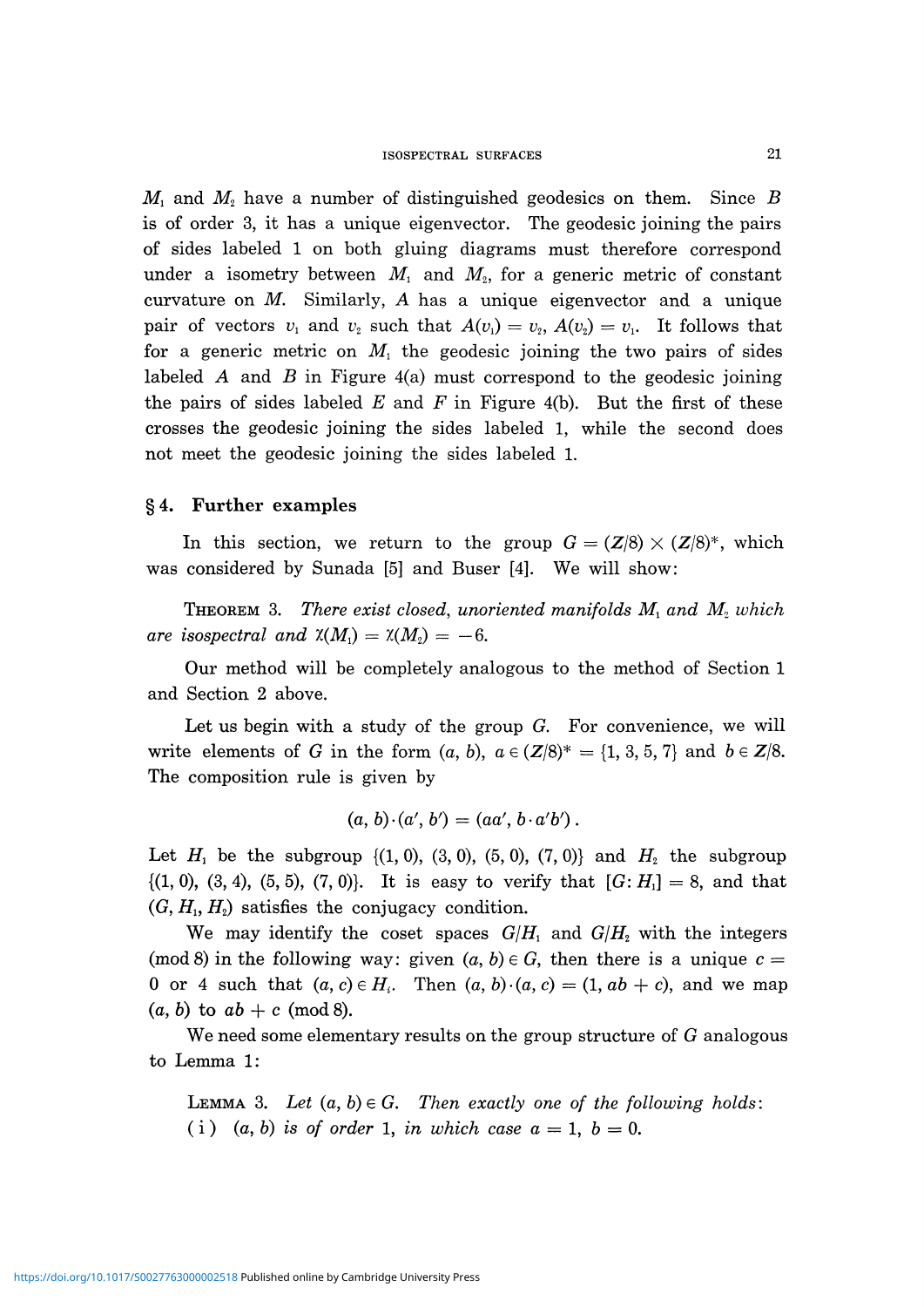(ii) (α, *b) is of order* 2, *in which case* (a)  $a = 1, b = 4$ (b)  $a = 3, b = 0, 2, 4,$  or 6 (c)  $a = 5, b = 0$  or 4 (d) *a = 7, b is arbitrary* (iii) (α, 6) is o/ order 4, in *which case* (a)  $a = 1, b = 2 \text{ or } 6$ (b)  $a = 3, b = 1, 3, 5 \text{ or } 7$ (c)  $a = 5, b = 2 \text{ or } 6$ (iv) (α, 6) is o/ order 8, *in which case* (a)  $a = 1, b = 1, 3, 5 \text{ or } 7$ (b)  $a = 5, b = 1, 3, 5 \text{ or } 7.$ 

We now need

 $\tt LEMMA$  4.  $g \in G$  acts freely on the cosets of  $G/H_{i}$  if and only if (a) *g is of order* 2, *in which case*  $a = 1$  and  $b = 4$  or  $a = 7$  and  $b = 1, 3, 5$ , or 7

or

(b)  $g$  is of order 4 or 8.

*Proof.* Suppose first that  $i = 1$ . We then consider the equation

$$
(a, b)(1, c)(a, 0) = (1, c).
$$

This is the same as  $a(b + c) = c$ , or

$$
ab \equiv (1 - a)c \pmod{8}.
$$

Since  $1 - a$  is even, this will be solvable if and only if the power of 2 dividing  $a - 1$  also divides 5. This establishes  $4(a)$ . To show  $4(b)$ , we observe that if  $(a, b)$  is not of order 2, then  $(a, b)^2 = (1, c)$  for  $c \neq 0$ . Since (1, c) acts freely, (α, *b)* will act freely if and only if *(a, b)* does not fix a coset, and apply the above considerations to prove 4(b). For  $i = 2$ , the consideration are the same.

We now consider the polygon *R* showed in Figure 5, with the gluing patterns shown. *C* denotes an order 2 reflection.

If *M* denotes the orbifold so obtained, its orbifold fundamental group is given by

$$
\{A, BC: C^2 = A^p = B^q = id, C(AB)C^{-1} = AB\}.
$$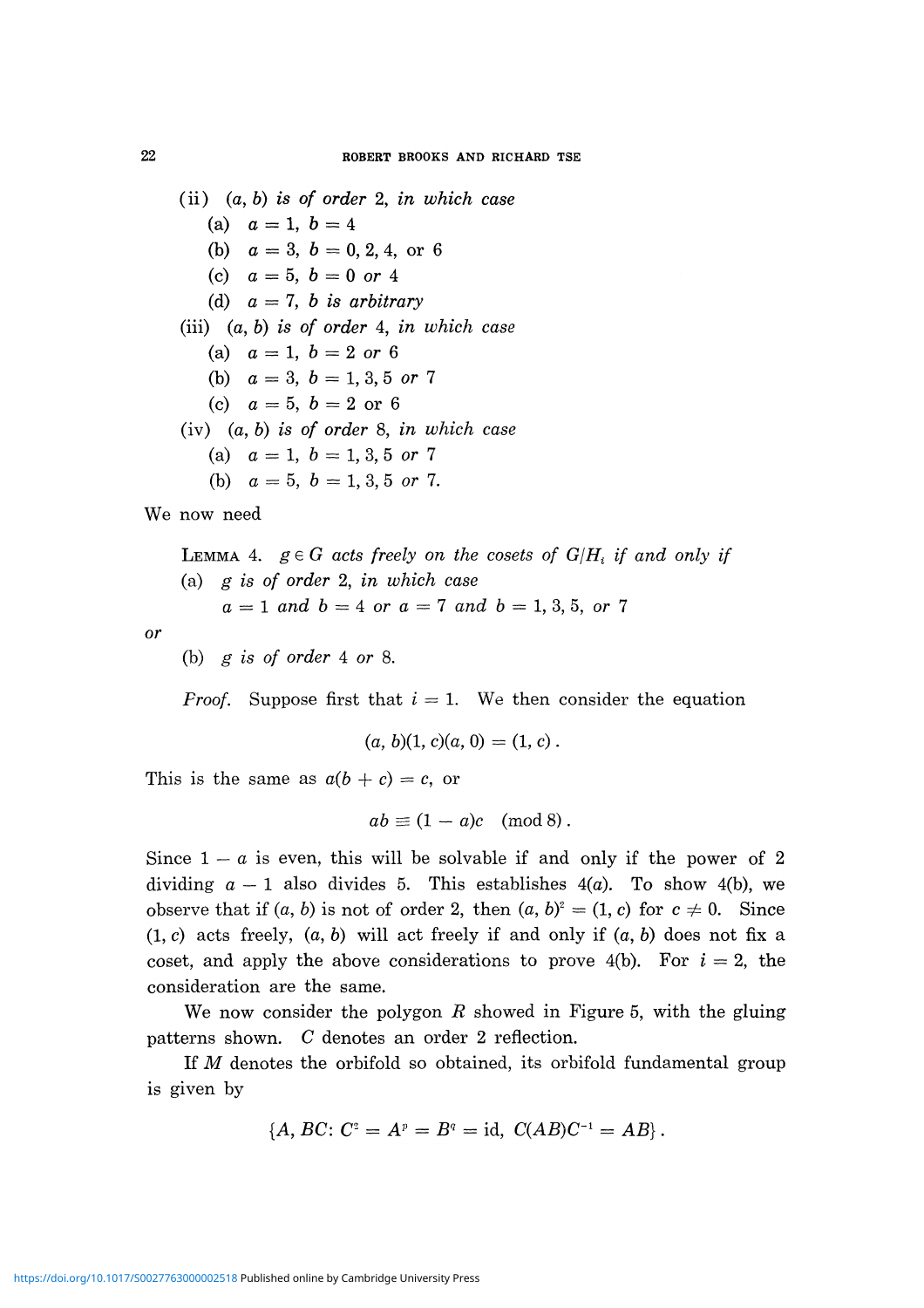

To obtain manifolds for  $M$ <sub>1</sub> and  $M$ <sub>2</sub>, we must have that  $C$ ,  $A$ , and  $B$ act freely on the cosets of  $G/H_i$ . In particular,  $C = (1, 4)$  or (7, odd). If  $C = (1, 4)$ , then A and B cannot be chosen so that A, B, and C generate G. So, up to conjugation, we may assume that  $C = (7, 1)$ .

The equation  $C(AB) + C^{-1} = AB$  now forces AB to be of the form *(a, b),* where  $2b = 1 - a$ . We may choose  $A = (5, 5)$  and  $B = (1, 1)$ .

With this choice, one can now verify directly that  $M_i$  and  $M_2$  are both non-oriented manifolds with  $X(M_i) = -6$ , as desired. We may con struct gluing diagrams as in Figure 6.



Since there is no canonical metric on an unoriented surface, we are free to choose an arbitrary metric on *M,* completing the proof of the theorem.